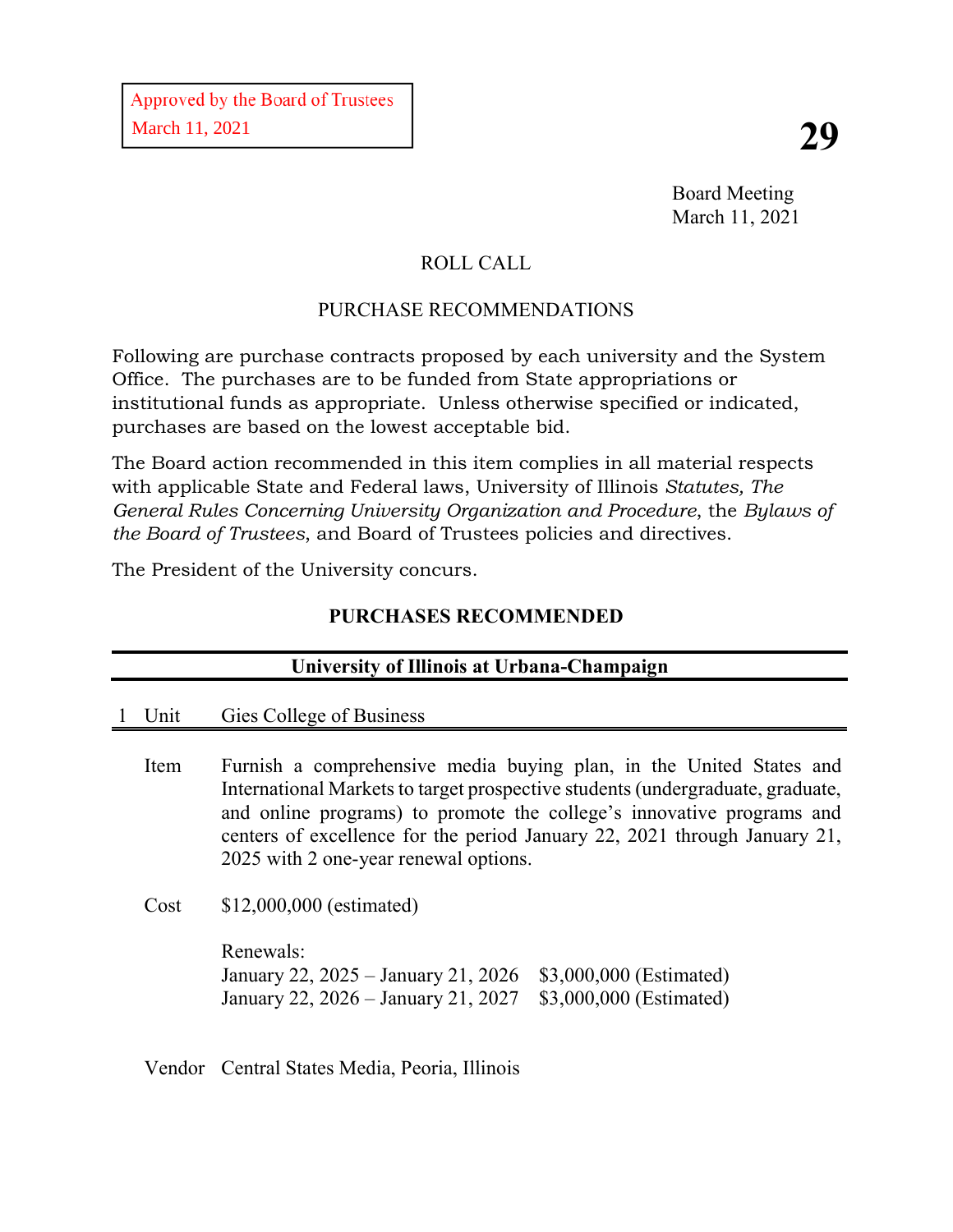Competitive bidding procedures were followed in accordance with the Illinois Procurement Code.

Gies College of Business at the University of Illinois at Urbana-Champaign, already a Top 10 US Public Business School, gained national attention in 2017 with its naming by alumnus Larry Gies. Since then, it has been aggressively investing in recruitment for its highly ranked undergraduate program, its residential graduate degrees, and the launch of its fast-growing online graduate business degrees, which has grown from 114 to 5,700 students from 48 states and 92 countries around the world. Two online degrees were added in 2017 and 2020. Fierce competition has come with this success. The pandemic prompted business schools that previously had been resistant to entering the online space due to lack of knowledge or experience to enter the fray now that they have paid the fixed cost of entry.

Based on the competitive marketing landscape, brand building and recruitment marketing is critical to the future growth of all academic programs within the College, and this can only be achieved effectively through multi-channel paid media buying. Our media budget across nearly a dozen programs is nearing \$1.6 million annually, making it inefficient and ineffective to manage this volume of media buying and distribution management internally. A media buying partner will reduce internal employee costs, as well as provide long-term buying opportunities that will ultimately reduce our purchase price but increase reach effectiveness.

Central State Media is a Certified BEP firm.

| <b>University of Illinois at Chicago</b> |                                                                                                                                                     |  |  |  |  |  |
|------------------------------------------|-----------------------------------------------------------------------------------------------------------------------------------------------------|--|--|--|--|--|
| Unit                                     | UI Hospital and Clinics                                                                                                                             |  |  |  |  |  |
| Item                                     | Intuitive Surgical robotic accessories and ancillary supplies for the period of<br>March 12, 2021 through March 11, 2026, with no options to renew. |  |  |  |  |  |
| Cost                                     | \$17,500,000 (estimated)                                                                                                                            |  |  |  |  |  |
|                                          | Vendor Intuitive Surgical, Incorporated, Sunnyvale, California                                                                                      |  |  |  |  |  |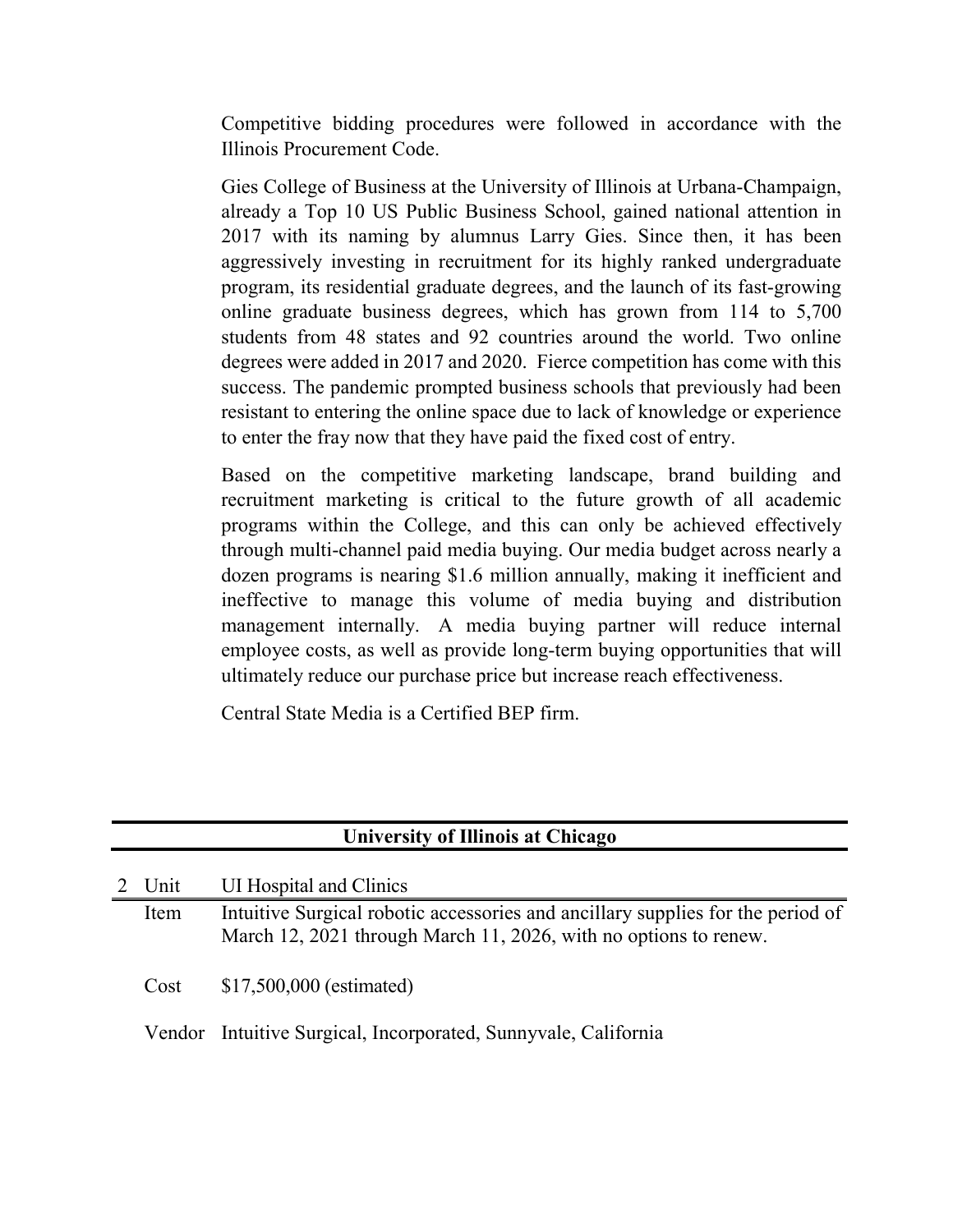Exempt from competitive selection procedures in accordance with the Illinois Procurement Code (30 ILCS 500/1-13).

The Hospital has five Intuitive Surgical robots used in the main operating room for minimally invasive surgery; the latest one was acquired in July 2020. Accessories and ancillary supplies for robotic surgery have been acquired from Intuitive since 2003 via a sole source award. Some of these items are one-time use, and some can be cleaned and reused for several cases before needing to be replaced. Robotic surgery volume has grown from 875 cases in FY19 to 968 cases in FY20 (11% increase). FY21 cases are projected to increase by 20% to 1,200. FY20 spend for robotic accessories was \$2.1 million. With the addition of the fifth robot in FY21, as well as new robotic surgical procedures being developed by the College of Medicine in their simulation lab, spend is expected to increase to \$2.6 million this year. The \$17.5 million award request reflects a growth rate of 25% to accommodate increased use of the robots, surgeons using them on new types of cases, new accessories developed by Intuitive and routine price increases from the vendor over the next five years.

Business Enterprise Program (BEP) goals are not established for contracts which are exempt from the requirements of the IL Procurement Code.

#### 3 Unit UI Hospital and Clinics

Item GE Discovery Molecular Imaging PET/CT (positron emission tomography/computed tomography) imaging equipment for the new Outpatient Surgery Center and Specialty Clinics (OSC) building opening in fall 2022. This imaging equipment is part of the approved medical equipment budget and requires delivery this year in accordance with the project's construction schedule.

Cost \$1,995,000

Vendor GE Precision Healthcare, LLC Chicago, Illinois

Exempt from competitive selection procedures in accordance with the Illinois Procurement Code (30ILCS 500/1-13).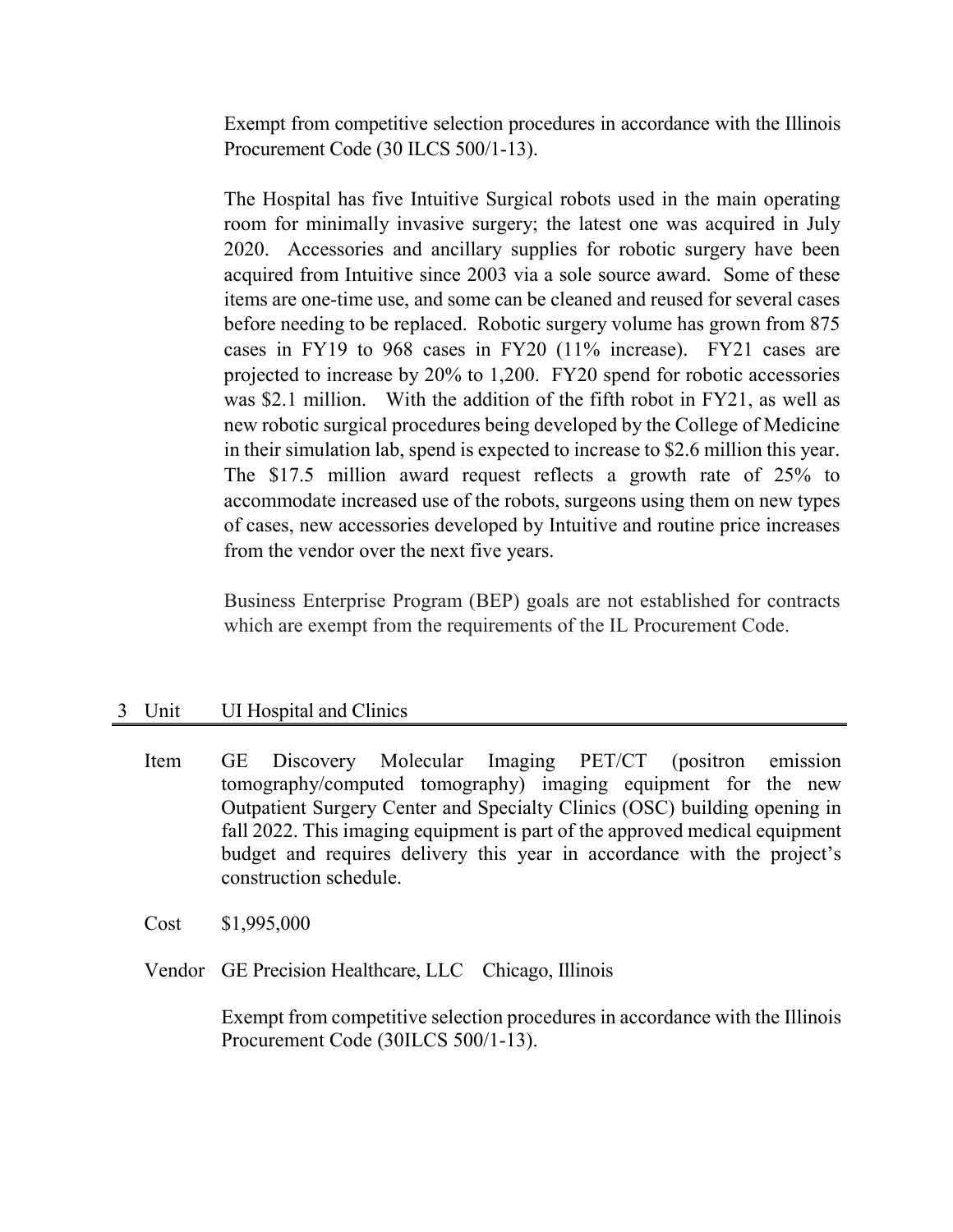GE Precision Healthcare, LLC offers a PET/CT system that brings together the sensitivity of digital detection with the most innovative reconstruction technology available. It is a high performance system that produces quality images with accuracy, enhancing the ability to find disease sooner. Multiple scans can be completed in a single visit, reducing the injected dose or scan time by 50 percent for oncology, cardiology and neurology patients.

Initial PET/CT volume in the OSC is projected to be 1,000 scans per year, growing at a rate of 2% annually. UI Health negotiated a significantly lower price (60% off list) than GPO pricing for this equipment.

Business Enterprise Program (BEP) goals are not established for contracts which are exempt from the requirements of the IL Procurement Code.

#### 4 Unit UI Hospital and Clinics

- Item Siemens 3T MAGNETOM Vida MRI system, an MRI scanner for the new OSC building opening in fall 2022. This imaging equipment is part of the approved medical equipment budget and requires delivery this year in accordance with the project's construction schedule.
- Cost \$1,997,160
- Vendor Siemens Medical Solutions USA, Incorporated Malvern, Pennsylvania

Exempt from competitive selection procedures in accordance with the Illinois Procurement Code (30ILCS 500/1-13).

The MANGETOM Vida MRI includes a new magnet design and system architecture to provide high-end clinical diagnostic imaging. It includes BioMatrix technology which anticipates and adapts the MRI exam to the patient, and provides new acceleration techniques to improve image quality and eliminate patient motion. Initial MRI volume in the OSC is projected to be 1,500 scans per year, with an annual growth rate of 2%. UI Health negotiated a significantly lower price (58% off list) than GPO pricing for this equipment.

Business Enterprise Program (BEP) goals are not established for contracts which are exempt from the requirements of the IL Procurement Code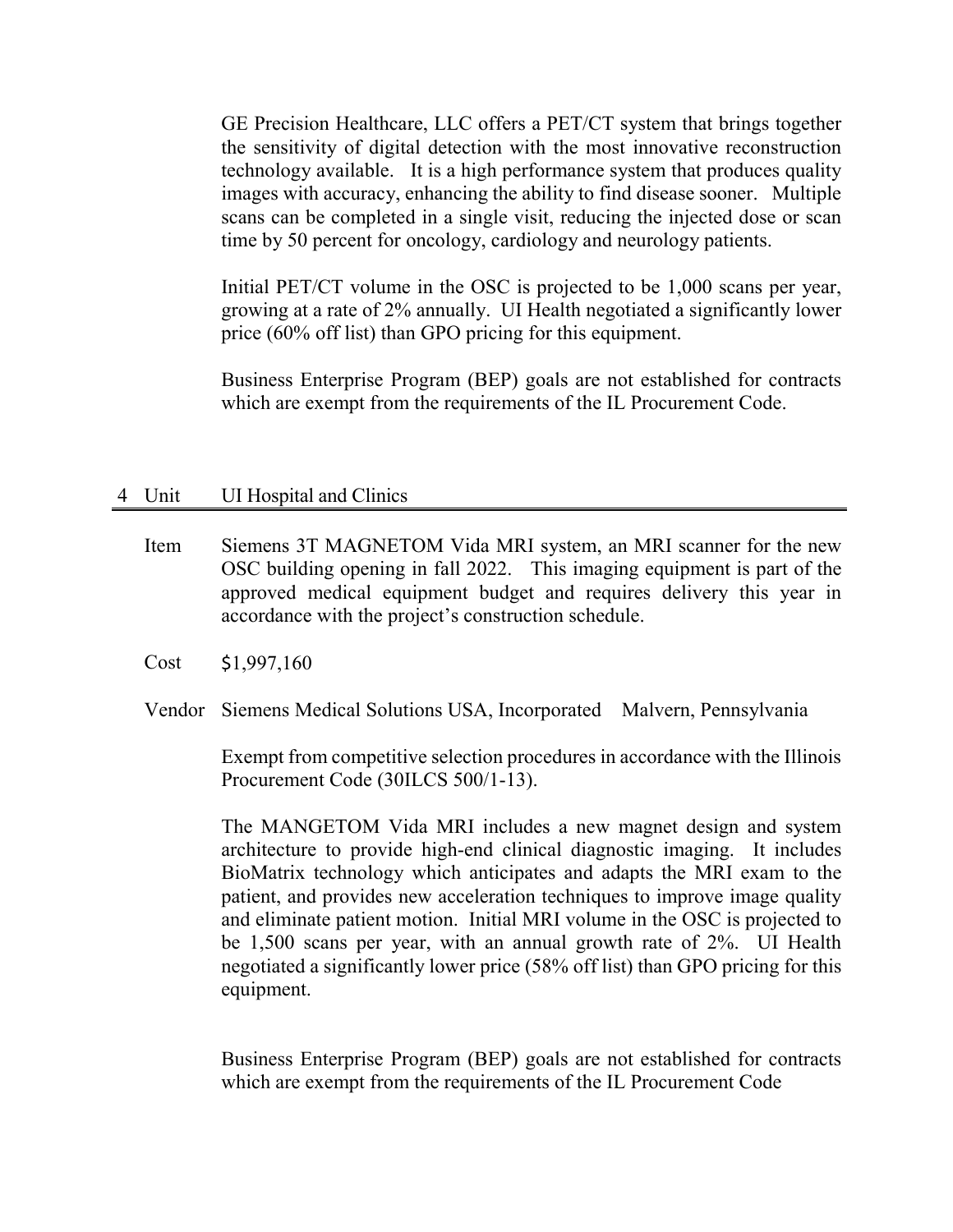#### **University of Illinois Springfield**

#### 5 Unit UIS Human Resources

- Item Purchase of student accident and illness insurance plan for the period of August 16, 2021 through August 15, 2022.
- Cost \$1,600,000 (estimated)
- Vendor Academic Health Plans (Blue Cross Blue Shield plan), Grapevine, Texas Competitive bidding procedures were followed in accordance with the Illinois Procurement Code.

Academic Health Plans will provide a student accident and illness insurance plan to the University of Illinois Springfield for the period of August 16, 2021 through August 15, 2022 (Fall 2021, Spring 2022 and Summer 2022 semesters).

A Best and Final Offer was negotiated and cost savings are estimated at \$55,146.00 for the life of the contract.

|                            | <b>Fall Semester</b> | <b>Spring Semester</b> | Summer Semester |
|----------------------------|----------------------|------------------------|-----------------|
|                            | 2021                 | 2022                   | 2022            |
| Per individual<br>enrollee | \$887.00             | \$887.00               | \$438.00        |

### **RENEWAL OPTIONS RECOMMENDED**

#### **University of Illinois Urbana-Champaign**

|--|

Item Renewal option for the purchase and delivery of coal, including by-product waste disposal services, for the period July 1, 2021 through June 30, 2022.

Cost \$5,860,000 (estimated)

Vendor Knight Hawk Coal, LLC. Percy, Illinois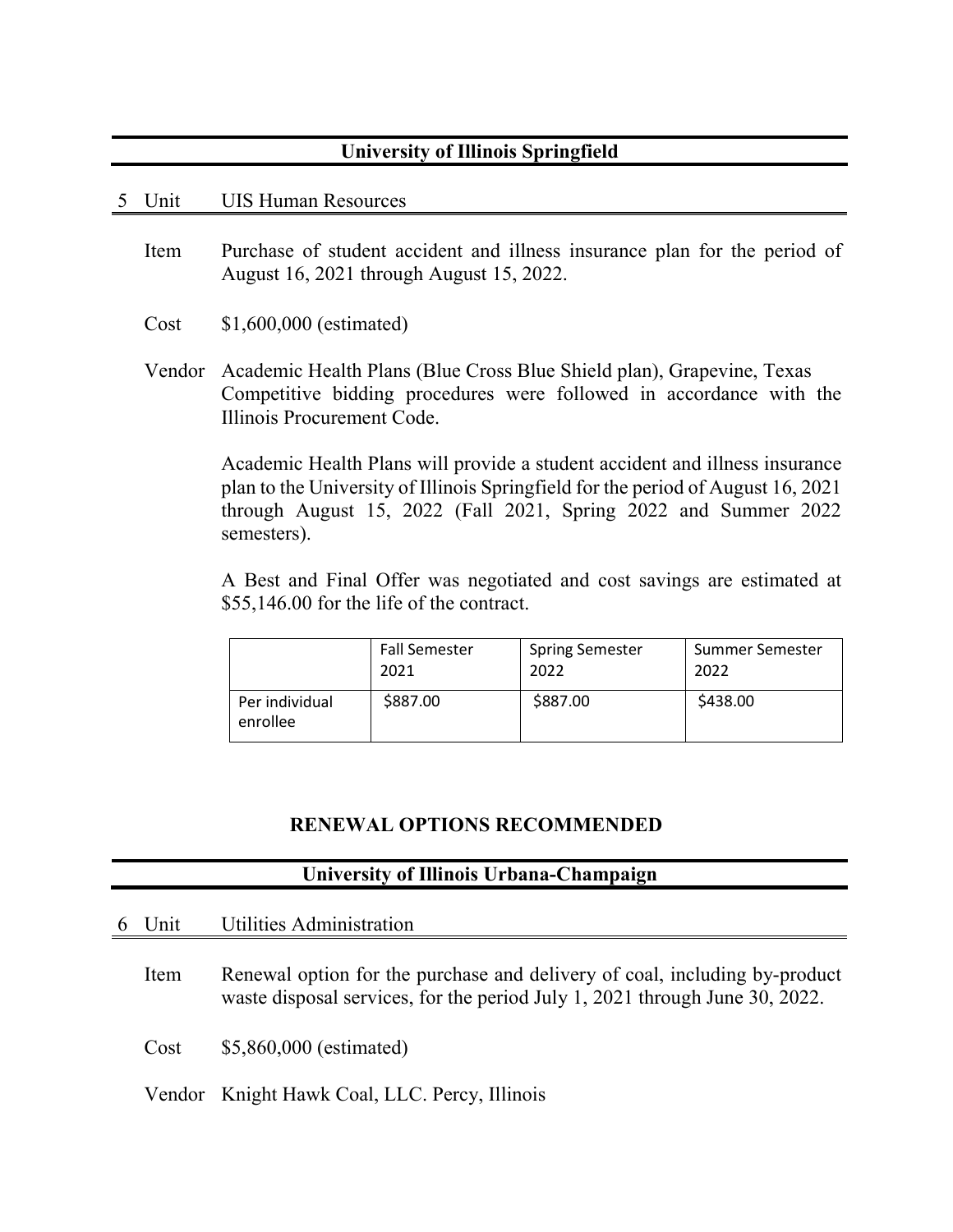This will exercise the second of five renewal options approved by the Board of Trustees on September 19, 2019, for an estimated \$5,860,000 for the period September 20, 2019 through June 30, 2020. Competitive bidding procedures were followed in accordance with the Illinois Procurement Code.

The vendor will continue to provide an estimated 80,000 tons of coal for the Abbott Power Plant to be used as a fuel source in the University boilers. The coal will be burned to produce steam which will be used to heat campus buildings. The vendor will also dispose of approximately 20,000 tons of waste. This includes ash, cinders, gypsum, and other by-products of the coalburning process. Coal is used as a supplementary or primary fuel depending on the fuel price and equipment availability.

The vendor has demonstrated satisfactory performance in fulfilling the terms and conditions of their contract. The original procurement allowed for a renewal price increase of up to 10% per ton. However, after negotiations with the vendor, they have agreed to keep pricing firm for FY22.

Pricing for the coal includes transportation costs that are indexed to the price of diesel fuel as posted by the Energy Information Administration. .

#### 7 Unit Roy J. Carver Biotechnology Center

Item Renewal option for purchase of Reagents for DNA Analyzer Systems for the period July 1, 2021 through June 30, 2022

Cost \$5,000,000 (estimated)

Vendors Illumina, San Diego, California

This will exercise the third of five renewal options approved by the Board of Trustees on March 15, 2018, for an estimated \$5,000,000 for the period July 1, 2018, through June 30, 2019. This purchase is a sole source because the items are patented, uniquely compatible with existing equipment, and the vendor is the only manufacturer and distributor.

The Roy J. Carver Biotechnology Center currently owns five Illumina DNA Sequencing Instruments, which require the use of the same vendor's DNA Analyzer reagents. The instruments provide cutting-edge, 'next generation' sequencing of DNA, and each DNA run requires the use of a new reagent.